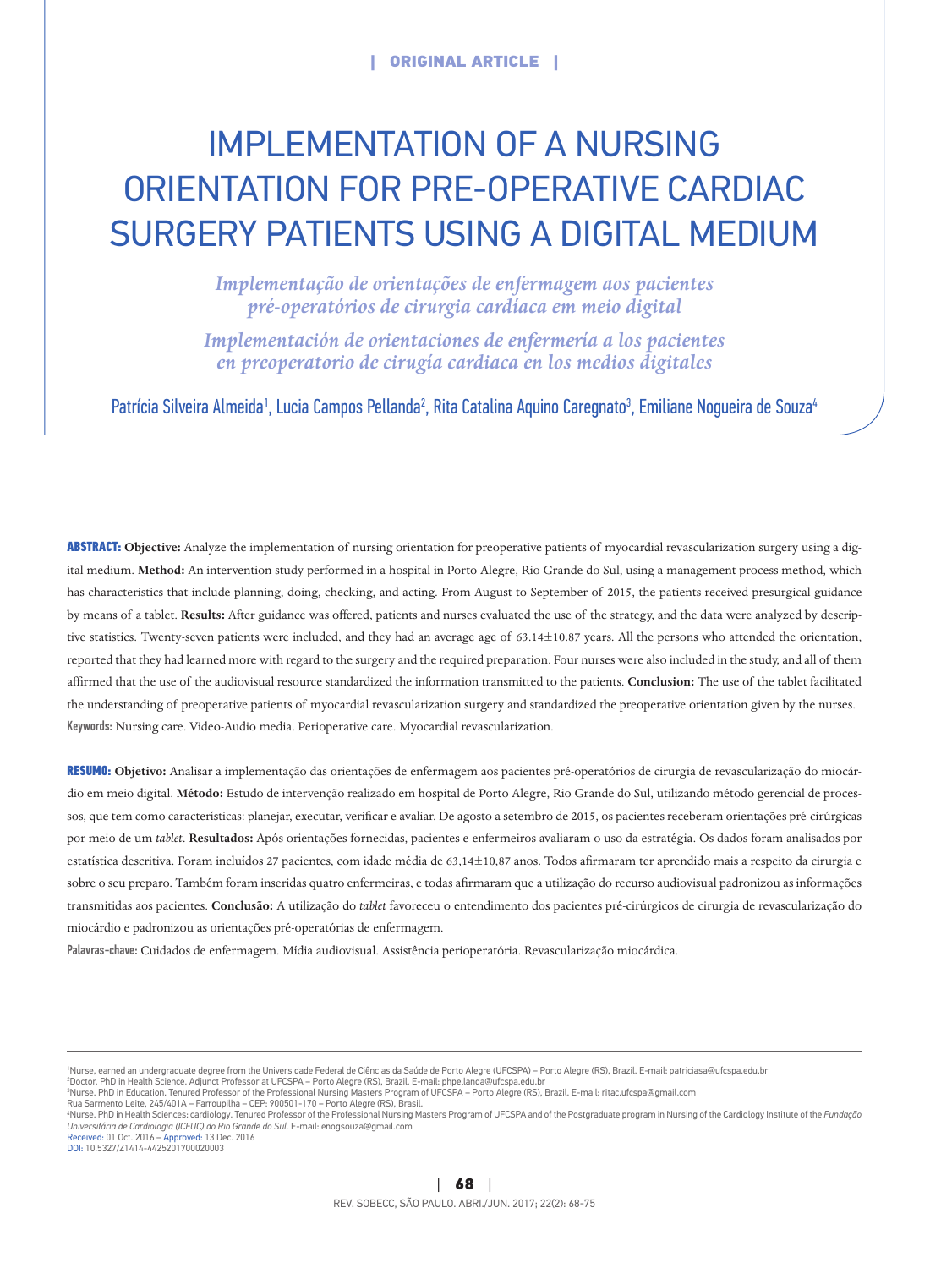RESUMEN: **Objetivo:** Analizar la implementación de las orientaciones de enfermería a los pacientes pre-operatorios de cirugía de revascularización del miocardio en medio digital. **Método:** Estudio de intervención realizado en hospital de Porto Alegre, Rio Grande do Sul, utilizando método gerencial de procesos, que tiene como características: planificar, ejecutar, verificar y evaluar. De agosto a septiembre de 2015, los pacientes recibieron orientaciones pre-quirúrgicas por medio de un *tablet*. **Resultados:** Tras orientaciones suministradas, pacientes y enfermeros evaluaron el uso de la estrategia. Los datos fueron analizados por estadística descriptiva. Fueron incluidos 27 pacientes, con edad promedio de 63,14±10,87 años. Todos afirmaron haber aprendido más al respecto de la cirugía y sobre su preparación. También fueron insertadas cuatro enfermeras, y todas afirmaron que la utilización del recurso audiovisual estandarizó las informaciones transmitidas a los pacientes. **Conclusión:** La utilización del *tablet* favoreció el entendimiento de los pacientes pre-quirúrgicos de cirugía de revascularización del miocardio y estandarizó las orientaciones pre-operatorias de enfermería. Palabras clave: Atención de enfermeira. Medios audiovisuales. Atención perioperativa. Revascularización miocárdica.

#### **INTRODUCTION**

The technological and therapeutic advances in cardiology have been allowing the survival of individuals who are victims of the ischemic heart disease. Myocardial revascularization surgery (MRS) is an intervention that helps to alleviate symptoms, allows for the reestablishment of a patient's physical condition, increasing their survival and promoting a better quality of life for the individual. Considering that it is a complex procedure, it requires appropriate treatment in all of its operative phases. This type of surgery has repercussions in the life of the patient, because it demands that the patient adapts to a new way of life as a result of which they have to face physical restrictions and make changes in their lifestyle.<sup>1,2</sup>

Under these circumstances, the higher the level of understanding of the patient about the procedure which he or she will undergo, the lower the level of his or her anxiety will be for the surgical intervention and, thus, the better his or her recovery will be. In addition, the manner in which the patient handles the surgical experience may lead to complications that can negatively interfere in their recovery. This may intensify morbidity in the postoperative period.3 Additionally, since 2004, the National Sanitary Surveillance Agency (ANVISA) incorporated into its scope of action, the planned actions in the World Alliance for Patient Safety of the World Health Organization (WHO), of which Brazil is a member. The National Program of Patient Safety (PNSP), established in Brazil by MS Ordinance No. 529, of April 2013, advocates for the implantation of a culture of safety in health institutions, stimulating the participation of patients for their own safety.4

Thus, it is the responsibility of nurses to transmit the information to the surgical patient with respect to their health problem, their surgical intervention, and about the

manner in which they can actively contribute to their postoperative recovery.<sup>5</sup> The orientation from nurses provided systematically enhances the knowledge of the patient with respect to their disease and concerning the essential procedures necessary for their recovery, in addition to qualifying and contributing toward the actions in all levels of health assistance, which collaborates with the work of the team.6

Diverse resources used in preoperative orientation, such as the use of images, audio and video, and visits to the surgical center or to the area where the patient will stay during the immediate postoperative period were observed.<sup>7</sup>

A study performed with the objective of verifying the effect of audiovisual resources in the preoperative orientation and about the knowledge of the patients undergoing cardiac surgery compared with the usual orientation from the nursing team, showed that patients who received audiovisual orientation by means of an explanatory video and a PowerPoint presentation were more prepared for the procedure that was going to be performed on them. In addition, the patients demonstrated more knowledge about the perioperative period, when compared with patients who received routine verbal guidance from the unit.<sup>8</sup>

With regard to the effectiveness of the audiovisual resources used in the preoperative orientation, evidenced in the cited study<sup>8</sup>, through which the patients had a better understanding of the process which they would be undergoing and, consequently through which they would be able to deal better with their anxieties and doubts, justifies the implementation of an intervention in service which includes the use of such resources. In this context, this study aimed at analyzing the implementation of the nursing orientation for the preoperative patients of MRS with a digital medium, using a management process method which has the following characteristics: plan, do, check, and act.<sup>9</sup>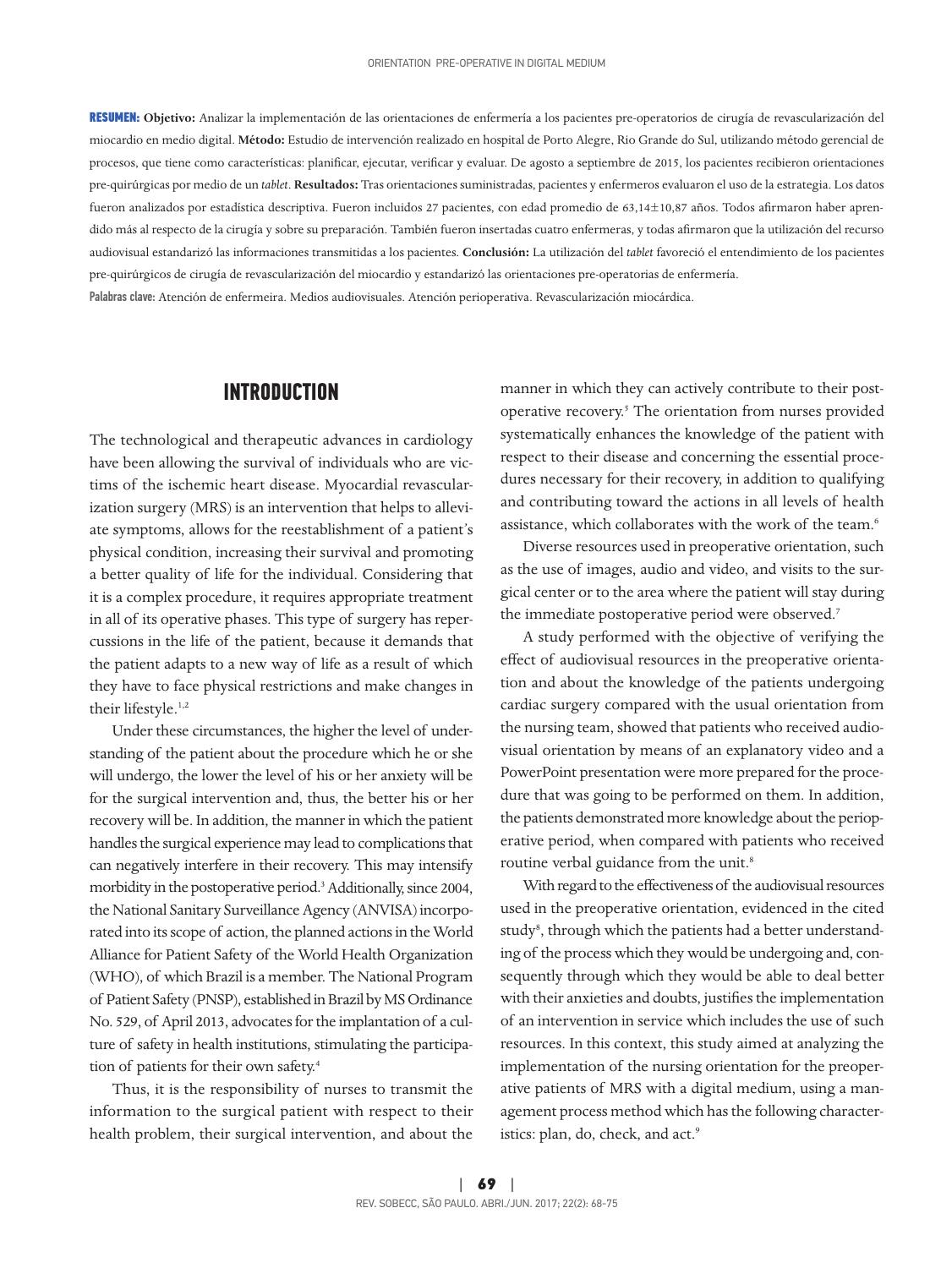### **METHODS**

This is an intervention study in a hospital, performed in two inpatient medical-surgical units that assist patients through the Brazilian public health system (SUS) and through health supplement insurance, considered cardiology reference center in south of Brazil. The period of intervention was from August to September 2015.

The mentioned hospital develops teaching and research in cardiology and cardiovascular diseases of various levels, and as a teaching hospital, it offers curricular internships to other teaching institutions in the most diverse areas of health. This same institution was the location of the previous study<sup>8</sup> that proved, by a randomized clinical trial, the effectiveness of the use of audiovisual resources in the preoperative orientation for patients who would be undergoing MRS.

The population of the study was composed of nurses and patients of two medical-surgical units of this hospital. The sample was chosen for convenience according to the period of the intervention.

Those who were included were preoperative hospitalized MRS patients in the two units during the period of the intervention, with an age over 18 years and presenting favorable cognitive and physical conditions for receiving orientation by audiovisual resource and this was followed by an evaluation.

Four nurses who work in these units were included. They give orientation to the patients in the MRS preoperative period and they accepted participating in the study.

The orientation about the perioperative MRS provided by the nurses from the institution are verbal and occur on the day before the surgery, prior to the beginning of the preoperative preparation. There is no checklist of information to be provided, only the preoperative preparation items that should contain due dates and should be verified and checked off by the nurse on duty when the patient is ready to be transferred to the surgical wing.

On the basis of the management method plan, do, check, act (PDCA), this study was developed. The stages are presented as follows:

## 1<sup>st</sup> stage: Plan

A first meeting with some of the nurses from the sectors involved was conducted with the support of the head of nursing services, to present the problem as well as the proposal for intervention. The information was presented in a PowerPoint, and elaborated by the researcher. It contained

some items such as a brief explanation about the surgery, the preparation of the patient for the surgery, and intraoperative and postoperative periods. A video containing images and animations with narration in Portuguese, in accessible language, explaining the surgical procedure, was presented. This video has a duration about 4 minutes, and belongs to the American company Nucleus Medical Media. It was acquired with a financial support from the Institutional Research Support Fund for prior study.<sup>8</sup> The material was finalized to be presented in a second meeting of the nurses of the medical-surgical units, where the intervention was performed, so that they could familiarize themselves with the tablet and its content.

## 2nd Stage: Do

The patients were identified from a list of surgeries provided daily to the inpatient medical-surgical units, where the researcher showed up from Monday to Friday during the morning and performed the approach for the preoperative MRS patients at their bedside. Patients who were familiar with this type of device were able to handle it themselves. The participating nurses only accompanied the researcher in the implementation of the orientation.

## 3rd Stage: Check

After each orientation provided to the patients using the tablet, a questionnaire evaluating the use of this tool for the preoperative guidance of MRS was administered. To verify the applicability of this tool in guidance for surgical patients as a routine, a questionnaire was administered to the nurses who accompanied the researcher. The data obtained through this stage are described in the Results section.

## 4<sup>th</sup> Stage: Act

From the opinion of the patients and the nurses and some adjustments made to optimize the use of this strategy, considering the time and technique used by the nurses, the results were presented to the nursing service, which will then evaluate, with their team, the best moment to implement this tool as part of a routine assistance.

A descriptive study was performed and the data were transcribed into a table in Excel. The categorical variables were classified in absolute numbers (n) and percentages (%). The continuous variables were described as means and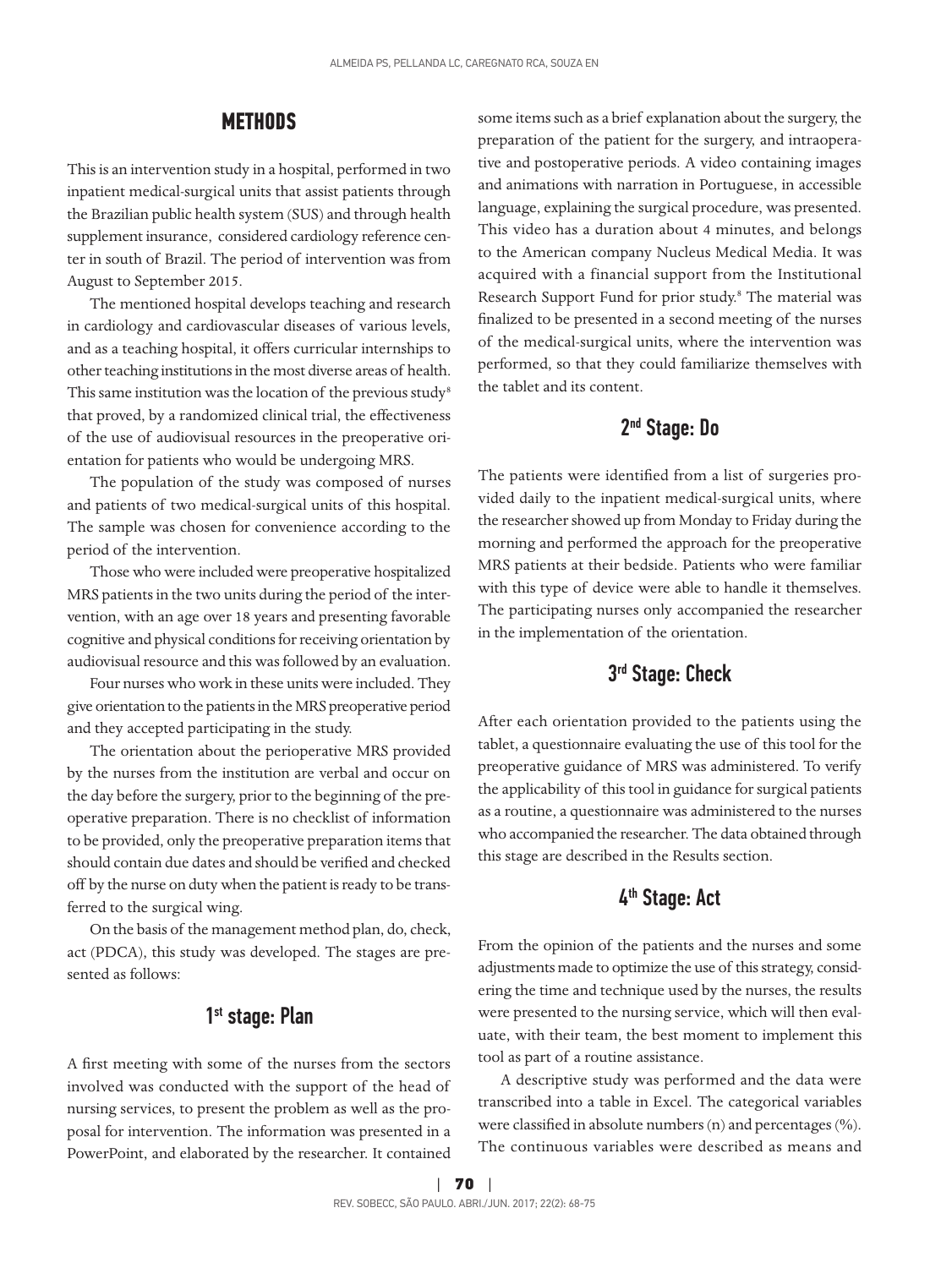standard deviation, in accordance with the characteristics of the data collected.

This study was approved by the Research Ethics Committee (REC) of the hospital with a CAAE 38680114.5.0000.5333 and under number 893.946, having followed the ethical recommendations set forth in the present resolution.

#### **RESULTS**

Of the researched sample of 27 patients, the majority of whom were of the masculine sex, the average age was 63.14±10.87 years. Other data are demonstrated in Table 1. The sample totaled 27 patients.

Among the patients of the sample, 17 (62.96%) were hospitalized by SUS. The orientation by means of the tablet had an average duration of 25 minutes. Eighteen (66.67%) patients who were being guided were accompanied by relatives and of these relatives, 14 (77.78%) also wanted to watch the orientation instructions by means of the presentation and explanatory video. Fourteen (51.85%) patients did not need help from the researcher or nurse to maneuver the tablet or read the instructions; and 13 (48.15%) needed some type of help. Nevertheless, an important fact to be mentioned is that the patients were primarily elderly, so in the majority

**Table 1.** Socio-demographic characteristics of patients undergoing myocardial revascularization surgery (n=27). Porto Alegre, RS, Brazil, 2015.

| <b>Variable</b>   | n (%)      |  |  |  |
|-------------------|------------|--|--|--|
| Sex               |            |  |  |  |
| Male              | 22 (81.48) |  |  |  |
| Female            | 5(18.52)   |  |  |  |
| Age range (years) |            |  |  |  |
| $30 - 39$         | 1(3.70)    |  |  |  |
| $40 - 49$         | 3(11.11)   |  |  |  |
| $50 - 59$         | 5(18.52)   |  |  |  |
| $60 - 69$         | 9(33.33)   |  |  |  |
| $70 - 79$         | 9(33.33)   |  |  |  |
| Schooling         |            |  |  |  |
| <b>Illiterate</b> | 1(3.70)    |  |  |  |
| Elementary school | 15 (55.56) |  |  |  |
| High school       | 6(22.22)   |  |  |  |
| Higher education  | 5(18.52)   |  |  |  |

of cases, the researcher had to maneuver the audiovisual device in order to pass through the slides on the screen. As was observed, many patients avoided holding onto the tablet, affirming that they did not know how to use it correctly or that it could fall, and then asked the researcher to hold. In one of the cases, a relative of the patient said that it was better to explain the orientation in words, because the patient would understand it better because of his/her lowlevel of education.

Figure 1 shows the opinions of the patients about the use of the tablet for the orientation on the surgery and the perioperative.

When asked about their opinion with respect to the presentation on PowerPoint, with the orientation of the MRS perioperative, 26 patients who responded, affirmed that they liked it.

The third question on the questionnaire sought to know the opinion of the patients about the explanatory video on MRS, and obtained a unanimous response from the 27 patients (100%) of having liked it.

The 25 patients who responded to the fourth question, affirmed that they learned more about the surgery and about its preparation, with the presentation and with the explanatory video.

Figure 2 presents the feelings checked off by the patients after receiving the instructions for the MRS by means of the tablet. In this question, the patients could check off any number of feelings that they wanted.

With regard to the doubts raised, a large part of the patients wanted to know if they would return to perform



**Figure 1.** Patients' opinions (n = 26) about receiving the orientation through a tablet. Porto Alegre. RS. 2015.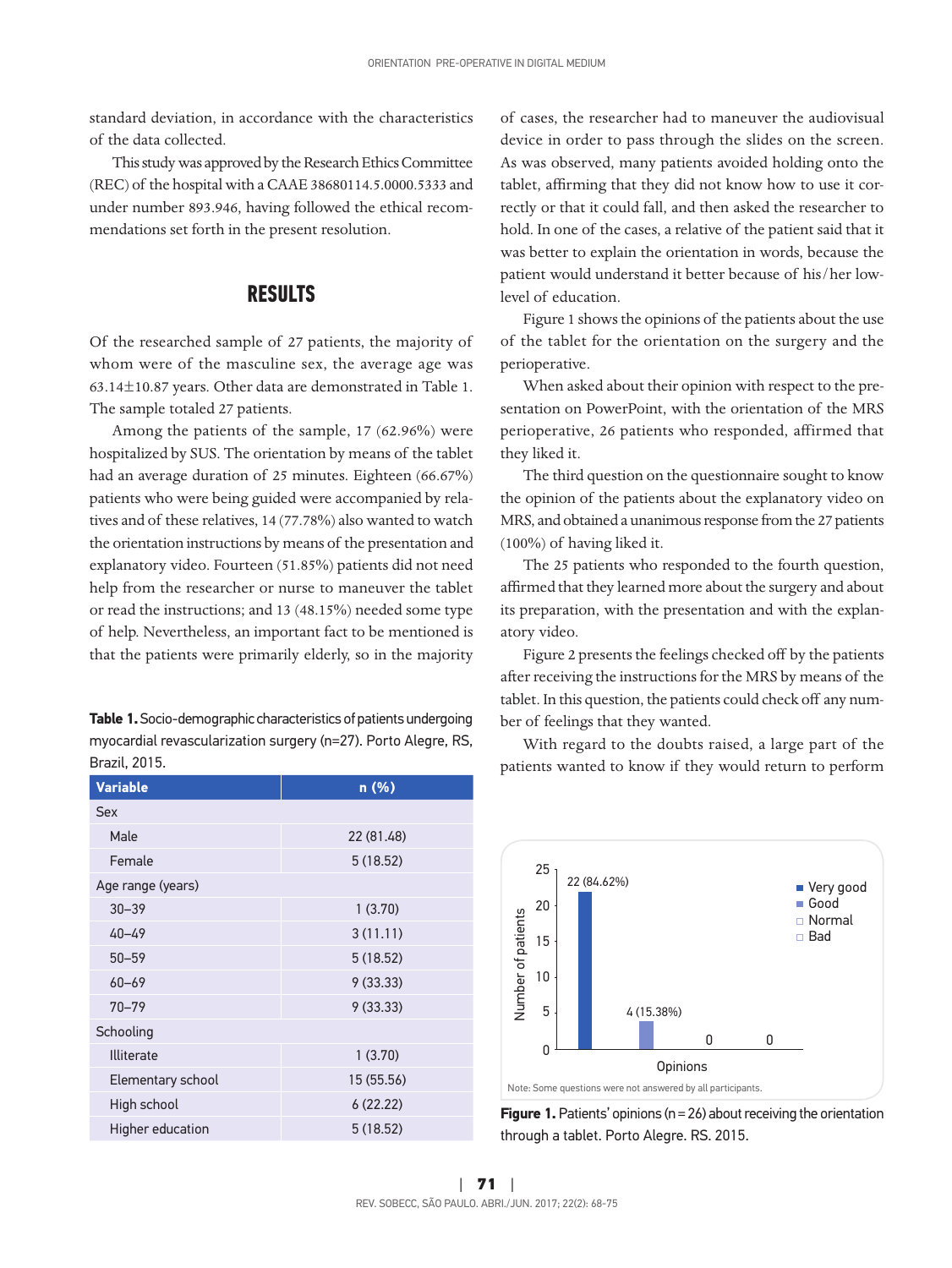the activities that they did before the surgical procedure. Other patients reported that they were able to clarify their doubts and understand some processes with the orientation provided – for example, one patient, upon seeing a slide of the presentation that illustrated the intubation, mentioned that they had a very different idea in their mind than what was being presented.

Despite the limitations and difficulties encountered, the bedside instructions were beneficial to the patients, optimism was evident in most of them, many said that everything would go well in surgery and they were confident. Most of the patients seemed to be calm during the use and handling of the tablet. They showed no visible reactions of anxiety or nervousness. They showed curiosity to see the orientation. They got up quickly or arranged themselves to better see what was contained in the device, and most of their companions had an interest in seeing the orientation as well.

Only two female patients demonstrated apparent nervousness, they stayed quiet upon seeing the orientation and showed a semblance of sadness. On the other hand, one patient commented that he was nervous before the orientation, thinking that he would be shown photos of the act of the surgery itself, but by they end of the presentation, he was quite calm.

The four nurses who participated in this study, all of them of the feminine sex, were of an average age of 28.75±3.34 years, and had a minimum time since graduation of 3 years, and a maximum of 10 years. The shorter employee tenure at the institution was eight months and the highest was three years.

Table 2 shows the questions given to the nurses and their respective responses about the use of the tablet for transmitting the orientation to the surgical patients.

With respect to the opinion of the nurses about the use of the tablet in the orientation of the patients undergoing MRS, two of them (50%) responded that the instructions contained in this device were fundamental for giving orientation to the patients and the other 2 (50%) affirmed that the information existing in the tablet helped to transmit the orientation to the patients. None of them responded that the material provided little or no support to transmit the orientation to the MRS patients.

When asked about the implementation of the resources in the routine of the unit in order to give orientation to the surgical patients, two nurses (50%) affirmed that the use of the tablet, in addition to standardizing the information transmitted to the patients, also reduced the time of the orientation; and two (50%) considered that the use of this device standardizes the information passed on and increases the time spent on giving the orientation to the patients.

In the question that sought to know whether the nurses would use the tablet while giving the orientation to the patients routinely, for those who responded that they would use it sometimes or never, they were asked to justify their responses. As such, two nurses who responded "sometimes" justified as follows:



**Figure 2.** Feelings presented by the patients after receiving the orientation about the myocardial revascularization surgery

|                                 | <b>Table 2.</b> Questions about the use of a tablet in the orientation. |  |  |
|---------------------------------|-------------------------------------------------------------------------|--|--|
| Porto Alegre. RS. Brazil. 2015. |                                                                         |  |  |

| <b>Questions</b>                                                              | <b>Answers</b><br>n(%) |  |  |  |
|-------------------------------------------------------------------------------|------------------------|--|--|--|
| What is your opinion about handling the tablet?                               |                        |  |  |  |
| Very easy                                                                     | 3(75)                  |  |  |  |
| Easy                                                                          | 1(25)                  |  |  |  |
| What is your opinion about the content in the orientation?                    |                        |  |  |  |
| Very good                                                                     | 3(75)                  |  |  |  |
| Good                                                                          | 1(25)                  |  |  |  |
| What is your opinion about inserting the tool in your everyday routine?       |                        |  |  |  |
| I would always use it                                                         | 2(50)                  |  |  |  |
| I would use it sometimes                                                      | 2(50)                  |  |  |  |
| Did the content contribute to improve the surgical patients<br>comprehension? |                        |  |  |  |
| Yes                                                                           | 4(100)                 |  |  |  |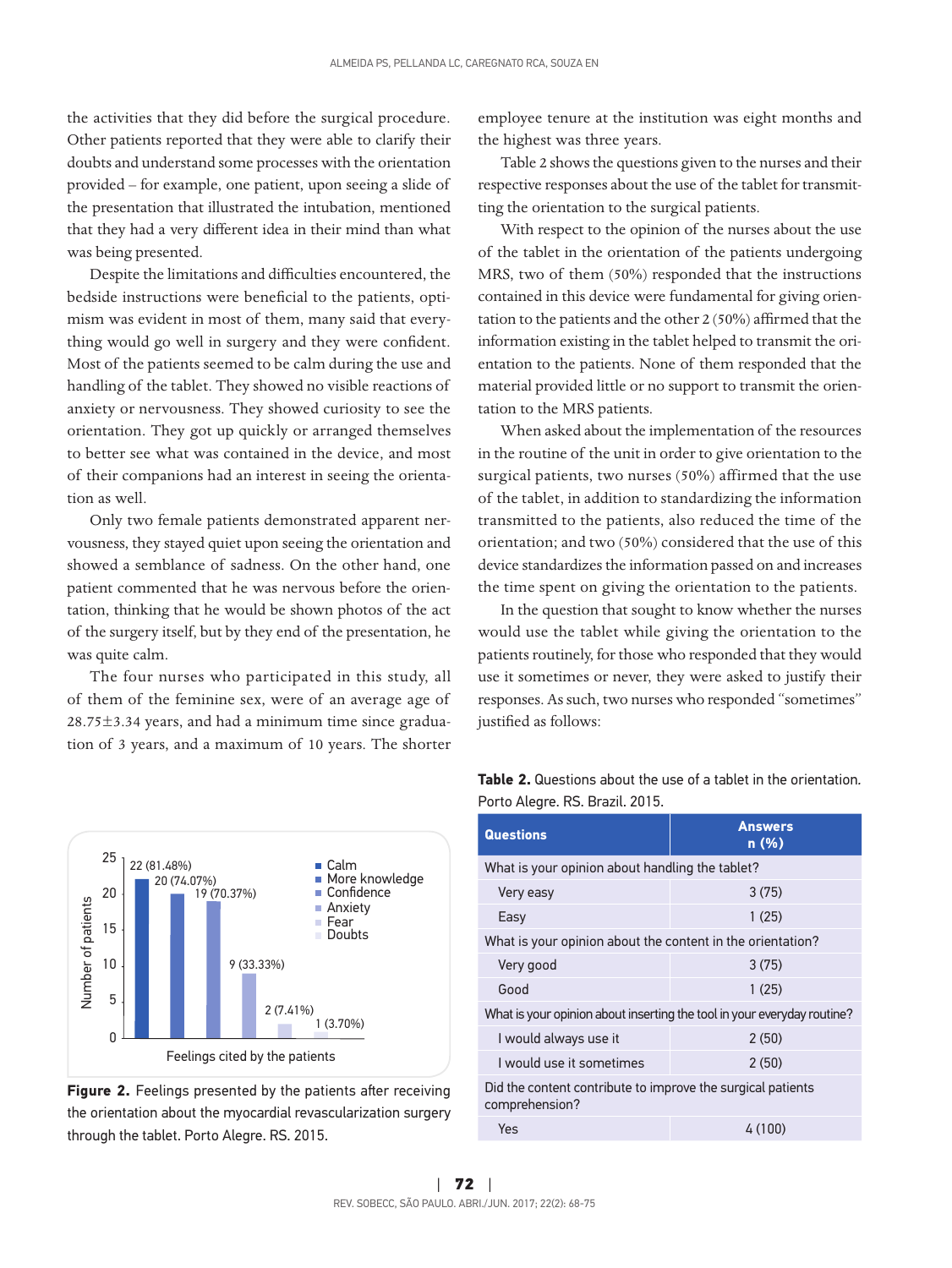I would use it sometimes, because I do not have time. (E2)

Because of time, in some moments it is difficult because of the number of surgical patients there are. (E3)

At the end of the questionnaire destined for the nurses, there was an open space for suggestions, where all of the participating nurses left comments or suggestions, and are presented as follows:

> The resource is adequate and provides clarity in the information. (E1)

> Slides with an automatic presentation, so that the patient does not have to touch the screen. (E2)

> Increase the size of the font as a way of highlighting the information and the reading of the patients. (E3)

> Depending on the patient, ideally only the video would be used. (E4)

In general, the utilization of the audiovisual resource to give orientation to the MRS patients was well accepted by the nurses who participated in this study. Their approval for the proposal of this implementation was observed; however, they clearly had little time available for it.

#### **DISCUSSION**

On the basis of the data of the previous study performed in the institution, which demonstrated significant results for the perioperative orientation given by nurses with the use of a digital medium, when compared with the normal orientation, this study aimed at analyzing the implementation of this orientation for the preoperative MRS patients by means of a tablet and evaluate the feasibility of this intervention. Even though some limitations were found with respect to the incorporation of this new tool as a routine, the evaluation on behalf of the nurses was positive.

In relation to the profile of surgical patients, the results found in this study were found to be similar to those

demonstrated in the literature, 10,11 which characterize the patients in preoperative cardiac surgery to be mostly male, aged 60 years or older and having a low level of education.

More and more, patients undergoing MRS are elderly and have diverse associated comorbidities such as, for example, systemic arterial hypertension and diabetes. When they are hospitalized for a large surgical procedure, the presence of close relatives is necessary. The majority of patients included in this study were with their companions or relatives, and a large part demonstrated interest in receiving the orientation together with the patient. As it was presented in the study, a majority of the families lived through the sickness with the patient, and gave their opinions many times about the treatment. Thus, both the patient and their relatives should receive clear and concise instructions. The relatives should act as part of the team, giving guidance and supporting the hospitalized person.<sup>12</sup>

With regard to the sentiments manifested by the patients after receiving the instructions, tranquility, anxiety, and fear were mentioned, which agrees with what was stated in a study concerning the ambiguity of feelings that the patients experience in the preoperative cardiac surgery. The subjects of this study verbalized contradictorily, tranquility and anguish, fear, and anxiety in their testimonies. 13 In this context, it is highlighted that the nursing professional should give instructions to the identified patients about their necessities, with the intention of avoiding increasing their anxiety with a large quantity of information.

The nursing diagnostics of Anxiety and Fear are common in the preoperative period in patients undergoing cardiac surgery.<sup>14</sup> In a low or high scale, anxiety is present in most patients in immediate preoperative, which is expected with regard to the magnitude of the procedure.<sup>15</sup> Therefore, the use of the audiovisual resources during the approach of the patient in perioperative can enhance their knowledge on the procedure and the recovery, in addition to clarifying doubts, which calms the patients down.

The reduced number of nurses who participated in the intervention is a limiting aspect of the study. One of the factors that were attributed for a low participation in the intervention, was a lack of time due to the assistance and managerial demands in the units of hospitalization. Nevertheless, the activities of giving orientation and education to the patient are considered essential for the nurse. Those who participated, characterize themselves as young women. Similar data referencing the profile of nurses of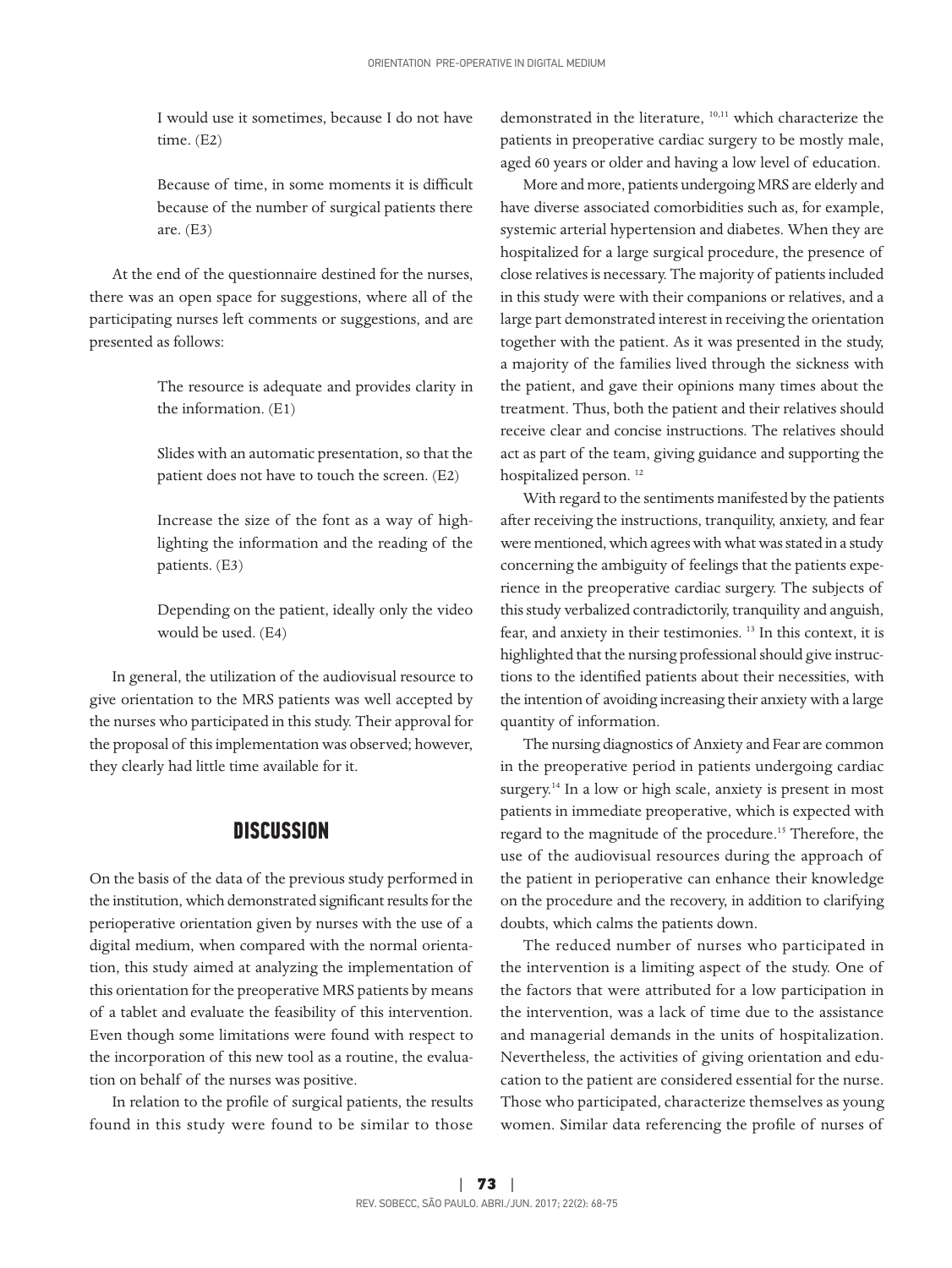inpatients units are found in Brazilian literature studies.<sup>16,17</sup> These studies showed that among the principal characteristics, the nurses were in the age group of 32–37 years, and the large majority of them were of female.

When asked about the use of the tablet in the daily routine as a tool to strengthen the orientation, half of the nurses said that the resource would not be used every time the orientation was given, because there would not be enough time in relation to the number of surgical patients. As stated in the literature, many times the nurses do not give an orientation to preoperative patients, due to the difficulty that the nurses face in communicating to them, such as, for example, because of their administrative and care assistance work. This leads to the orientation not being given at all due to lack of time, shortage of human resources, excess of routines in the units, lack of planning, and lack of prioritizing the visit among other situations<sup>13</sup>.

In general, the nurses' routine assistance requires many tasks that must be completed in a short amount of time and with reduced human resources. Under these circumstances, strategies that bring quality to the care, and at the same time allow for the agility of the processes are necessary. One study, with the use of an audiovisual resource for transplant patients, showed a good cost–benefit relationship and a decrease in the time needed to inform the patients about the surgical procedure that they would undergo.<sup>18</sup>

Nevertheless, the nurses mentioned that the use of the tablet aided in the transmission of the orientation to the patients by standardizing the information. The use of audiovisual resources is a means of complementing their work and seeks to facilitate the comprehension of information in addition to standardizing and aiding the work of the team.<sup>18</sup>

The nurses agreed that the orientation with audiovisual resources was important for improving the comprehension of the surgical patients with respect to the procedure that they would undergo. A study that used an explanatory video about the cardiac catheterization examination directed toward the patients who were to undergo the examination, showed a better understanding among the patients after watching the video. 6 It is believed that the more the patient has knowledge about their future possibilities, the better he or she will adapt to the hospitalization, and consequently, will have a better recovery.<sup>12,13</sup>

The nurses who mentioned lack of time and many tasks to perform demonstrated some resistance to participate in the study. Change processes are known to cause uncertainties

and to affect individuals psychologically, provoking fear and, as a result, generating resistance, because everything that is outside their comfort zone and unknown, causes a natural tendency for resistance.<sup>19</sup>

There are numerous strategies indicated to handle this type of situation, and one among them is communication, because it involves meetings, discussions, presentations to groups and essays that help the person understand the logic and the necessity of the change.<sup>20</sup>

Among the limitations of the study, there was no meeting with a larger number of nurses to discuss the proposal of the intervention. Regarding the economic situation of the government, who is responsible for transferring SUS resources to public health institutions, many procedures and hospitalizations were suspended because of the shortage of financial resources, which also reflected the availability of human resources. Additionally, the fact that researcher herself applied the evaluation questionnaire to the patient, directly after the orientation, can be characterized as a bias.

With the intent of making this audiovisual resource available in these inpatient units, on the basis of what was mentioned by the patients and the nurses, adjustments were made to improve the use of this strategy, considering the time and technique used by the nurse. In order to complete the fourth stage of the PDCA cycle, the head of nursing service will decide with their team, the most appropriate moment for the implementation of this tool in routine assistance. Additionally, financial planning is necessary to pay for the purchase of the tablets.

### **FINAL CONSIDERATIONS**

The importance of the orientation provided to patients who would undergo surgical interventions, is noteworthy. New techniques are used in patient care, which aim at improving the quality of information provided to them. In the face of the diverse evidence, which notes the effectiveness of the use of audiovisual resources in increasing knowledge and reducing anxiety in preoperative patients, it becomes important for new instruction strategies to be implemented in hospital institutions.

The use of these technologies is intended to complement the work of the professionals, who would provide the orientation, but also to insure that there is quality in giving the orientation. Institutions also need to have sufficient staff to